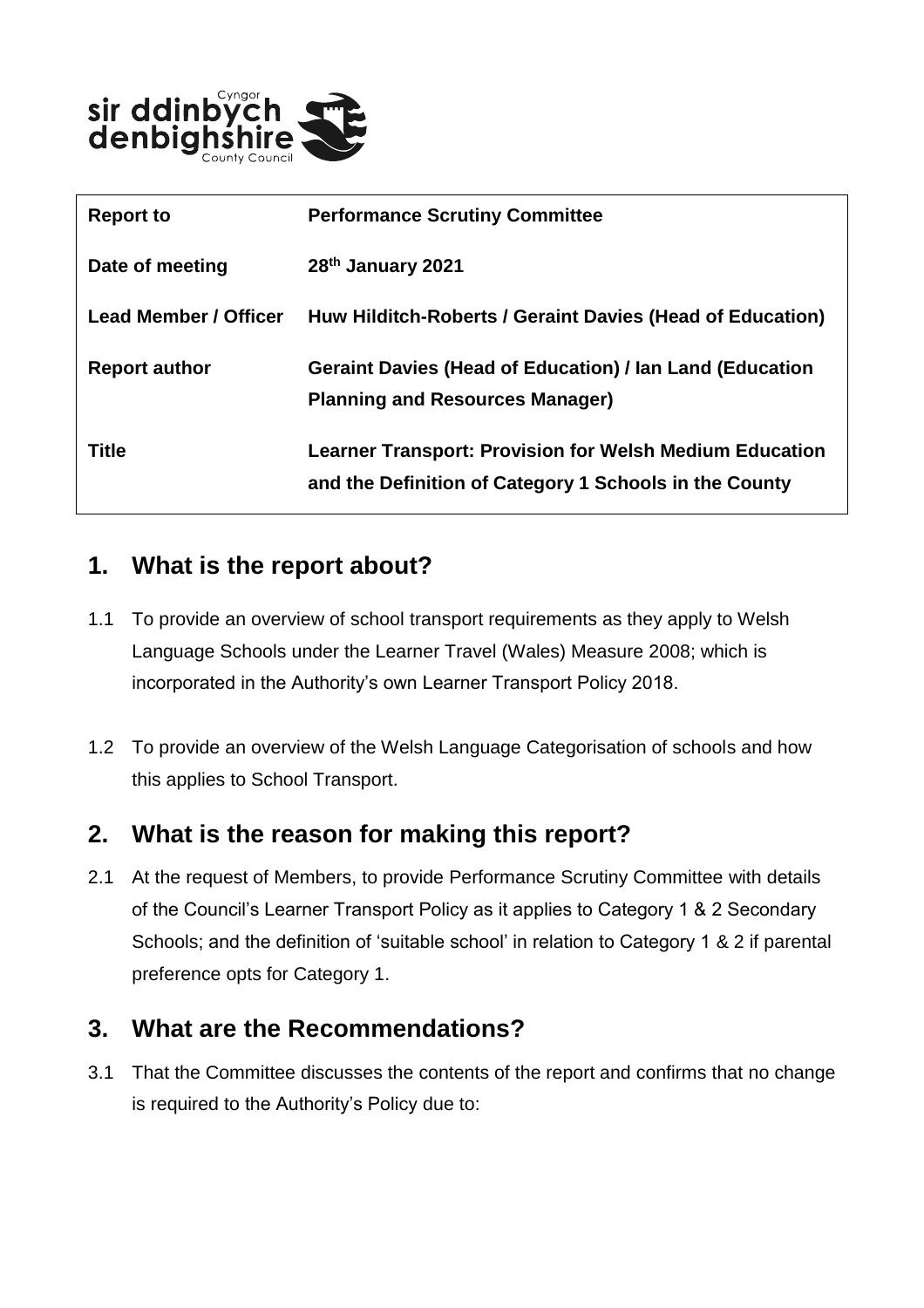- The Learner Transport Policy 2018 fully meeting the current statutory requirements under Learner Travel (Wales) Measure 2008; which has been tested legally prior to being adopted in 2018.
- Currently changing how Category 1 & 2 Welsh Language Secondary Schools are dealt with in terms of transport would undermine the provision of Education in Denbighshire's Category 2 Welsh Schools.
- It would also open up the Authority to challenge in regard to decisions previously made, or future decisions made if these contradict the Legislation, Policy and Guidance.
- Welsh Government have consulted on potential future changes to The Learner Travel (Wales) Measure 2008 in January 2021, and the outcome of the process could again change future requirements across a number of areas, including for Welsh medium schools.
- Welsh Government are presently consulting on *'School categories according to Welsh-medium provision'* and the outcome of this process may also change the current categorisation for all Welsh medium schools and any linked Legislation.

# **4. Report details**

- 4.1 In the context of The Learner Travel (Wales) Measure 2008, Section 10 of the Legislation covers '*Promoting Access to Welsh Medium Education'.* This states: *Each local authority and the Welsh Ministers must promote access to education and training through the medium of the Welsh language when exercising functions under this Measure.*
- 4.2 In practical terms, the way all Authorities in Wales meet this requirement is to provide free transport to the nearest suitable Welsh medium school from home; if this is a parental / carer choice. This therefore permits families to either get free transport to their nearest suitable English or Welsh medium school. However, this provision is still dependent upon meeting the distance criteria stipulated in the Measure:
	- Free transport is only provided for those who live over 2 miles from their nearest suitable primary schools; and
	- Free transport is only provided for those who live over 3 miles from their nearest suitable secondary school.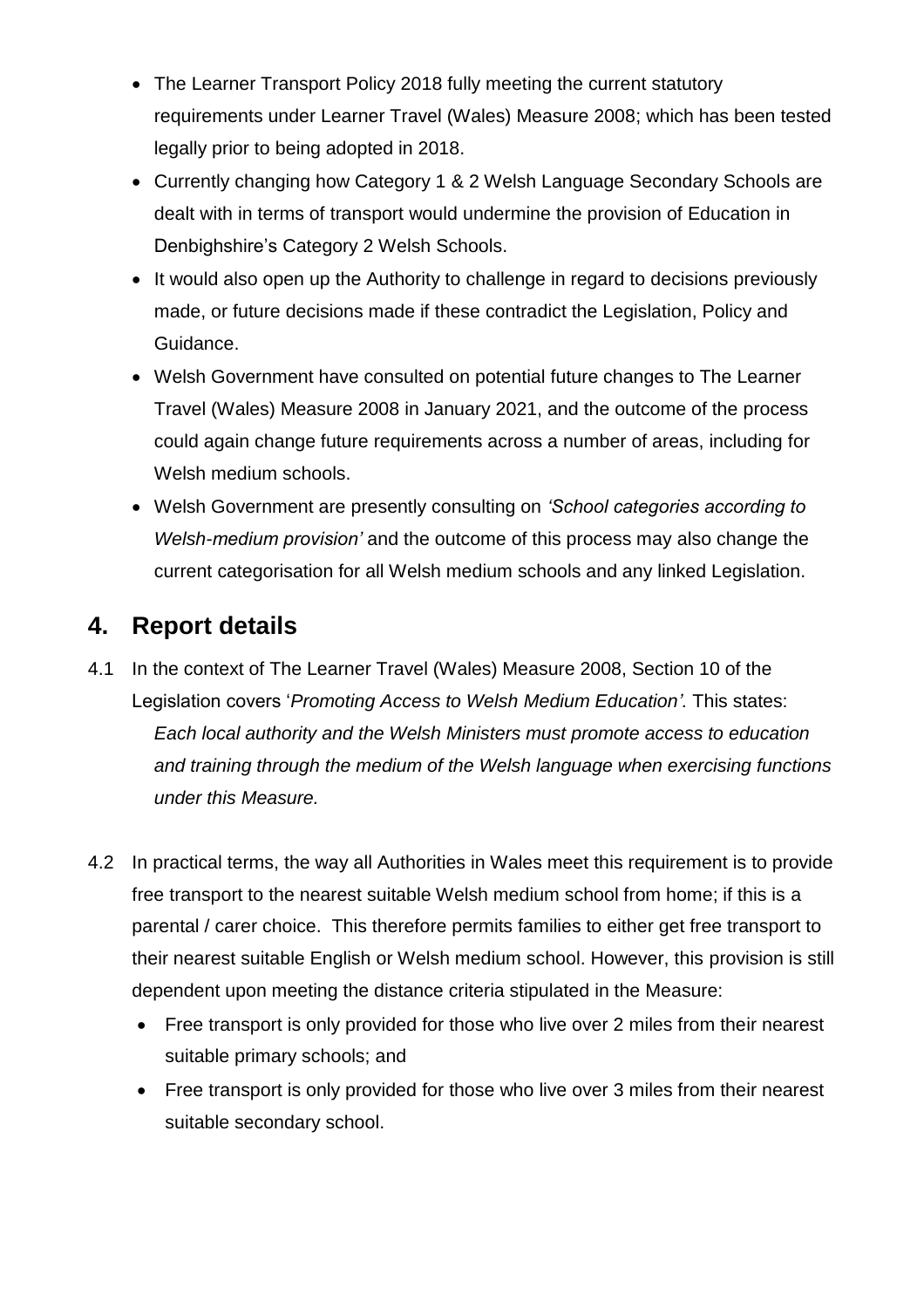For those who live below these distances there is an expectation that learners should walk to school if it is safe do so.

4.3 In regard to the duty placed on the Local Authority relating to 'nearest suitable school' Section 2 (3) of the Measure states:

> *(3) For the purposes of subsection (2), the "learner travel needs" of a local authority's area are the needs of learners who are ordinarily resident in the authority's area for suitable travel arrangements each day to and from the relevant places where they receive education or training.*

In relation to the Measure's definition of 'relevant place' Section 4 (7b) firstly states: *(7) In considering whether travel arrangements are necessary for the purposes of this section a local authority —*

*(b) may have regard in particular to whether or not the child is attending the nearest suitable relevant place to the child's place of ordinary residence.*

Furthermore, the Measure provides a definition of 'Relevant Place' in Section 4 (9):

*(9) For the purposes of this section, a relevant place is suitable for a child if the education or training provided there is suitable, having regard to the age, ability and aptitudes of the child and any learning difficulties he or she may have.*

4.4 This aspect of the Measure is incorporated in Section 2.3 of Denbighshire's Learner Transport Policy 2018:

#### *2.3 Nearest Suitable School*

*The nearest suitable school is a school that provides education appropriate to the age, ability, aptitude of the learner, and any learning needs that they may have. It will normally be a school in the area the learner resides, or another school (e.g. out of county) if this is closer to home. (The full version of Denbighshire's Learner Transport Policy 2018 is shown in Appendix 1)*

4.5 When assessing eligibility against the Policy, Education Support must therefore consider which school is the nearest from the learners' home location. Facilities on Denbighshire's website under *'My Property'* assist families to assess which school is their nearest before they make an application for a school place and/or transport. Education Support staff are also available to advise which is the nearest on request.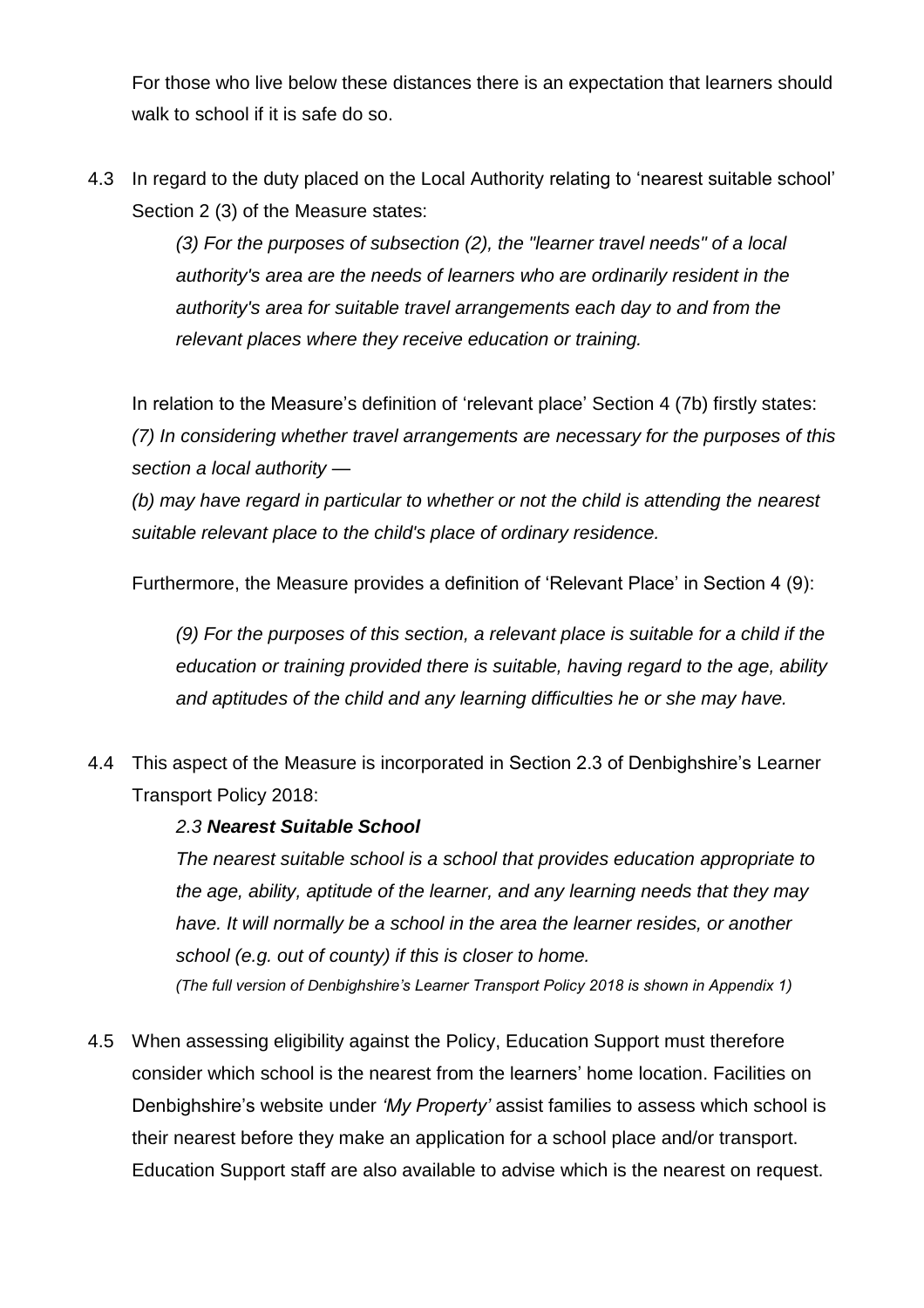4.6 In Denbighshire's Learner Transport Policy 2018, if transport is requested on the basis of Welsh Language, the Education Support team must follow Section 3.3 of our Policy:

#### *3.3 Welsh or English Medium Education*

*In accordance with section 10 of the Learner Travel (Wales) Measure 2008, the Authority promotes access to Welsh medium education by providing discretionary transport to the nearest suitable Welsh or English medium education, if this is parental / carer preference. This will apply even if the school is not their nearest suitable school.* 

*For Welsh Medium education it would be a school which is categorised as either 1 or 2 within the Welsh Government guidelines on Welsh Medium Provision. For category 2 it would a school where at least 80% of subjects (excluding Welsh and English) are taught through the medium of Welsh, but are also taught through the medium of English. The table in Appendix 1 shows Denbighshire's Welsh Medium School categories.* 

*If the nearest Welsh or English medium school is outside of County then transport would still be provided by the Authority. Preference will only be considered against Welsh Medium or English Medium schools. The distance criteria in section 2.2 will still apply.*

*4.7* For requests of free transport to a Welsh Medium Primary or Secondary School, Education Support calculates individual distances from a learner's home location to their requested school. If the Welsh medium school is not the nearest suitable and the provisions in Section 3.3 and 2.2 of our Policy are not met, then transport will be refused. In any method which uses learners' home locations to calculate distance to school, there will always be a percentage of learners who don't get free transport. However, this is how the Legislation is designed to be used and Authorities are not expected to provide transport for every learner, only for those where there is a duty.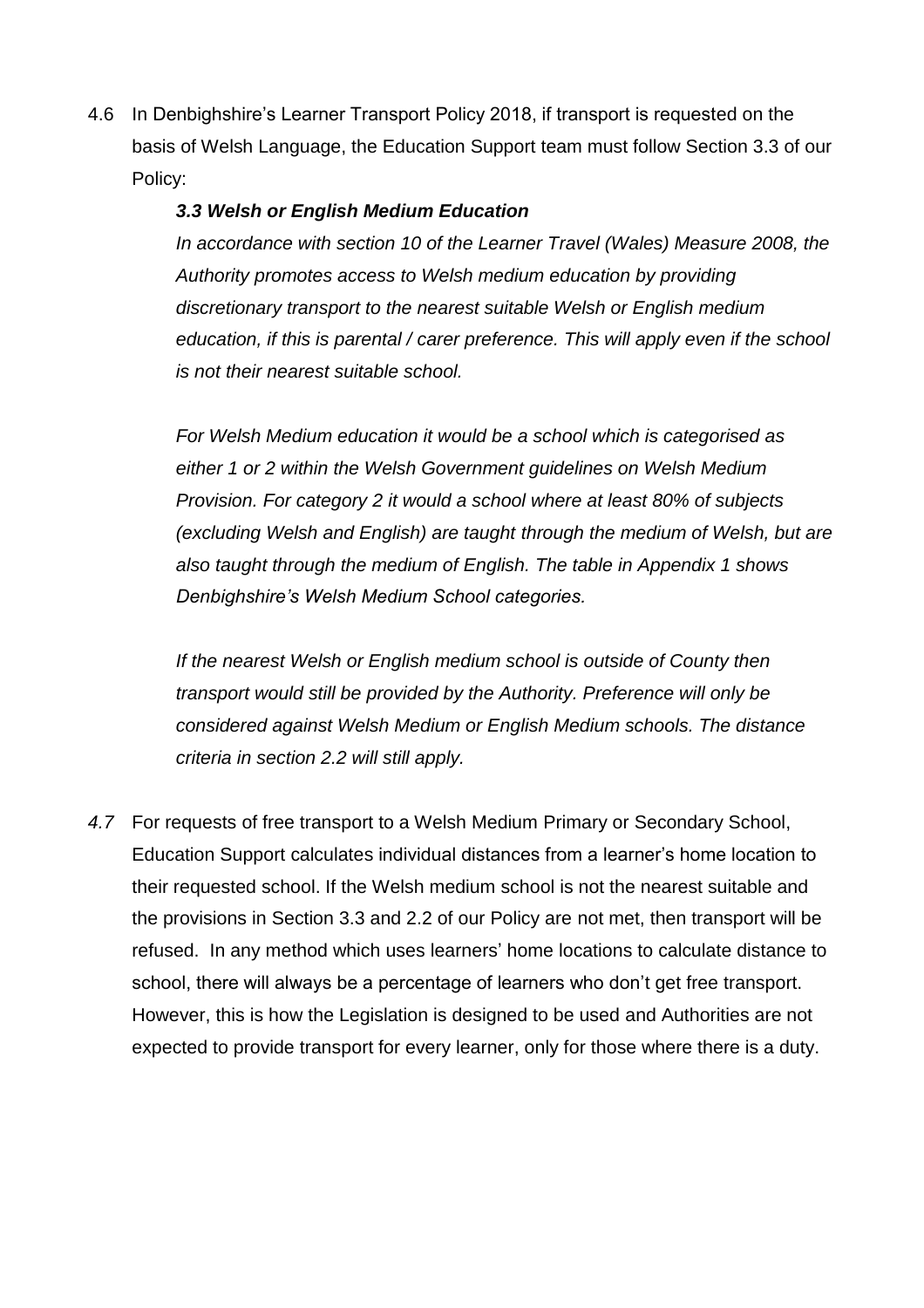#### 4.8 **Welsh School Categorisation**

Welsh Government provides a definition for Welsh medium school categorisation in their document '*Defining schools according to Welsh medium provision'*. This is shown in the Appendix 2. Categorisation as it relates Category 1 and 2 in Secondary Education is shown on pages 11 and 12 of that document.

- 4.9 Welsh Government are presently consulting on *'School categories according to Welsh-medium provision'.* This consultation is looking at how Primary and Secondary school are categorised. The Authority will be responding to this consultation; which will be concluded on 26<sup>th</sup> March 2021. The outcome of this consultation may hold implications for any associated policies which Authorities have regarding Welsh in Education, including transport. Welsh Government may also seek to align other Legislation, such as the Learner Travel (Wales) Measure 2008, and the Authority will have to await the conclusion of both consultations.
- 4.10 Section 3.3 of the Authority's Policy highlights that schools which are categorised as either 1 or 2 (*where at least 80% of subjects (excluding Welsh and English) are taught through the medium of Welsh*) should be treated as the same. This is also the same in the Authority's Welsh in Education Strategic Plan (WESP), shown in Appendix 3.

#### 4.11 **Welsh Government Consultation on Learner Travel**

Welsh Government issued a consultation to Local Authorities in January 2021 asking for data and views on potential changes regarding The Learner Travel (Wales) Measure 2008. Denbighshire has responded to this consultation.

### **5. How does the decision contribute to the Corporate Priorities?**

5.1 The services described herein are all in support of the priority of improving Education, in-line with the priority on Young People, and Denbighshire being a place where younger people will want to live and work and have the skills to do so.

## **6. What will it cost and how will it affect other services?**

6.1. This report is for discussion purposes. No changes to the process or Policy have been requested. However, any changes to School Transport can only come into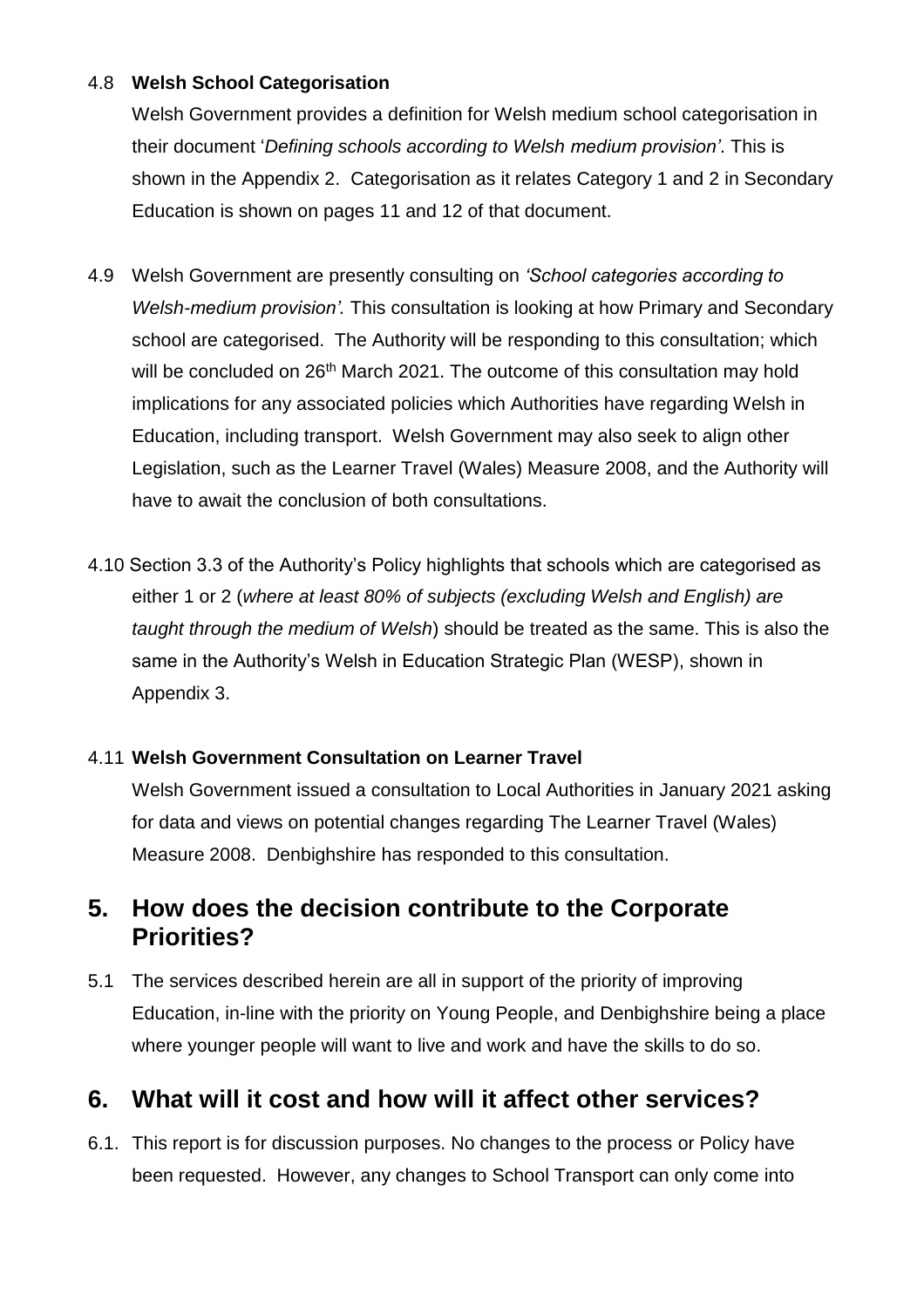effect following an appropriate consultation which must be concluded and approved a full school year in advance. This is governed under Statute. Any changes will also have an impact on the associated School Transport budget and changes to Policy would also need to be tested legally before implementation.

## **7. What are the main conclusions of the Well-being Impact Assessment?**

7.1 A Well-being Impact assessment is not required since this report is providing information only relating to existing Legislation and Denbighshire's Learner Transport Policy; which itself was Impact Assessed when developed and approved in 2017.

### **8. What consultations have been carried out with Scrutiny and others?**

8.1 This report is for discussion; however, a linked report was provided to the Communities Scrutiny Committee in March 2018 which considered 'School Cluster Changes' following a member led Working Group. The report from March 2018 was provided in light of a linked request from a Denbighshire Welsh Medium School to reconsider cluster arrangements due to perceived School Transport issues.

## **9. Chief Finance Officer Statement**

There are no direct financial implications of this report. However it is important to note that the financial consequences of any proposed changes to school transport are considered at the earliest possible opportunity. Significant investment has gone into School Transport in recent years and it is likely to remain an area of financial pressure when schools return to some form of normality.

## **10. What risks are there and is there anything we can do to reduce them?**

10.1This report is a discussion paper and no proposed changes have been put forward; however, see Section 3 on Recommendations which outlines possible risks.

### **11. Power to make the decision**

- 11.1 The Learner Travel (Wales) Measure 2008
- 11.2 Section 21 of the Local Government Act 2000